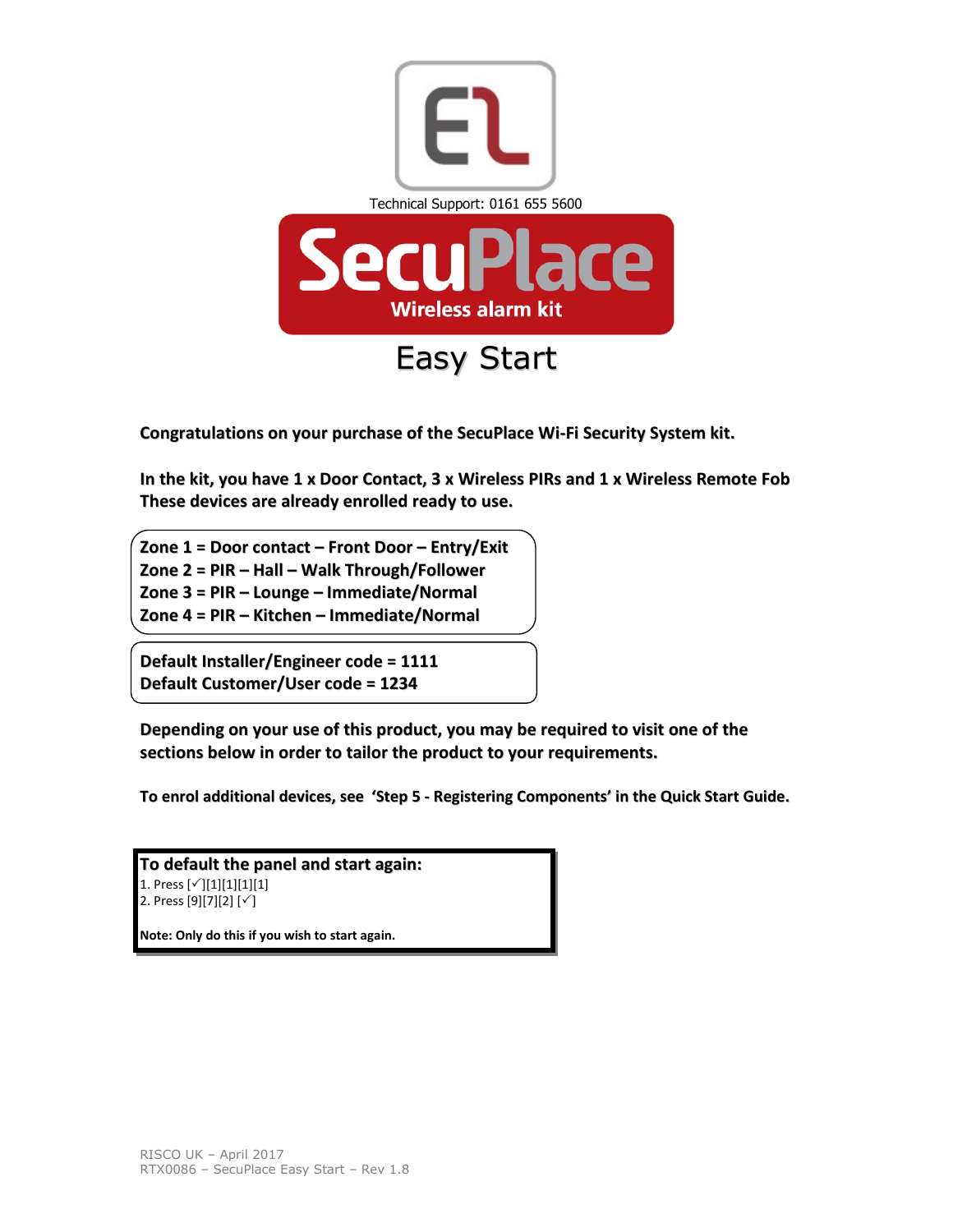

Technical Support: 0161 655 5600



Using with ELAS (Apps/Web): Enable Internet Communication (by SIM CARD) 1. Power off and remove battery and fit SIM card

- 2. Power up
- 
- 3. Press  $[\checkmark][1][1][1][1]$ 4. Press [9][5][7][6][1] (APN)
- 5. Enter APN for the SIM you have inserted. By default, it is written "mobiledata" ready for supplied SIM. A different operator SIM will require a different APN name.
- 6. Press  $[\check{ } ] [ \times ] [ \times ] [ \times ] [ \times ] [ \times ] [ \times ]$

Using with ELAS (Apps/Web): Enable Internet Communication (by Wi-Fi)

- 1. Press (and HOLD) [\*] for 5 seconds
- 2. If prompted, enter code
- 3. Select "Scan Wi-Fi", press  $[\checkmark]$  and wait...
- 4. Select your Wi-Fi name and press  $[\checkmark]$
- 5. Enter your Wi-Fi password and press  $\lceil \sqrt{\cdot} \rceil$

USING WITH SMART PHONE/APP

USING WITH SMART PHONE/APP

<sup>6.</sup> Press  $[\checkmark]$  for 'Save?'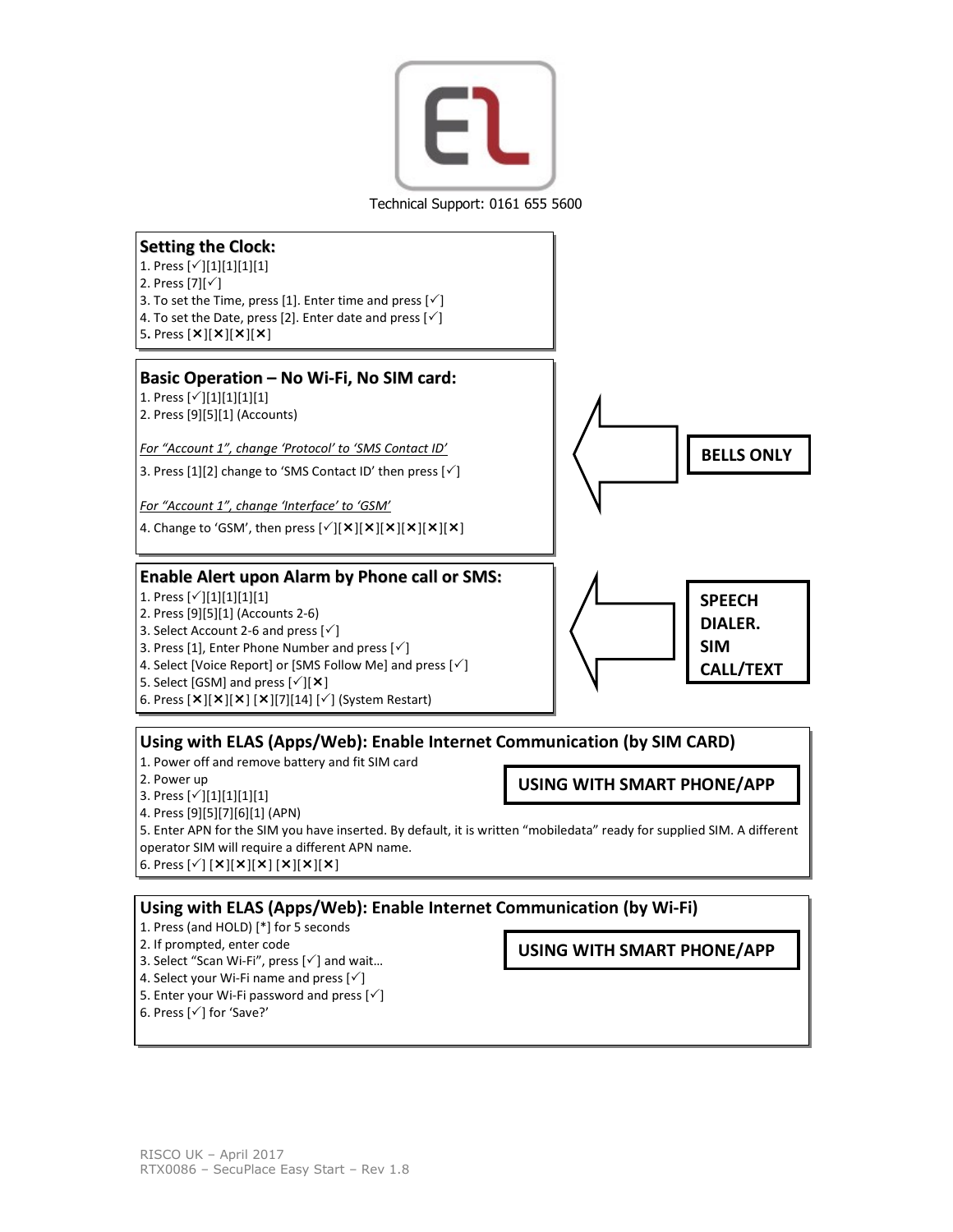

# Using with ELAS (Apps/Web): Register for use with Apps/Web

1. Browse to www.myelas.com

2. Click [Register]

3. Fill in details and chosen password together with the 15 digits from the Panel ID sticker

5. After clicking [Register], you will receive an email with a link to click

6. After clicking the received link, you can you your details to login to either www.myelas.com or the MyELAS App; from Google Play Store or Apple App Store

# 2-Way Wireless Sounder Module:



### a. Wireless Sounder - Enrolling

Once the module is powered up, the Red and Green LEDs will be flashing fast to indicate 'Enrolling Mode'. Note: If the Red and Green LEDs are not flashing fast, hold down the 'Test Button' for 7 seconds. With no batteries fitted to the Wireless Sounder, hold down (close) the Wireless Sounder tamper switch. While the Tamper switch is held down, fit one single battery to the far right battery holder.

Once the battery is fitted and within 7 seconds, release and press again the Wireless Sounder tamper switch. Repeat this up to five times.

Note: The Wireless Sounder red LED will illuminate on every Tamper switch release.

The Module LED will now be solid (if the lid is closed) or flashing Red/Amber if the lid is open indicating that enrolment has been successful. Fit the remaining batteries.

### b. Wireless Sounder - Signal Testing

Momentarily press the 'Test Switch' The Green LED will indicate the signal strength (4 Flashes = Best, 1 Flash = Poor)

### c. Wireless Sounder - Deleting

Hold down the 'Test Button' for 7 seconds.

Fit and close the module housing – The green LED should now be on solid indicating all is good